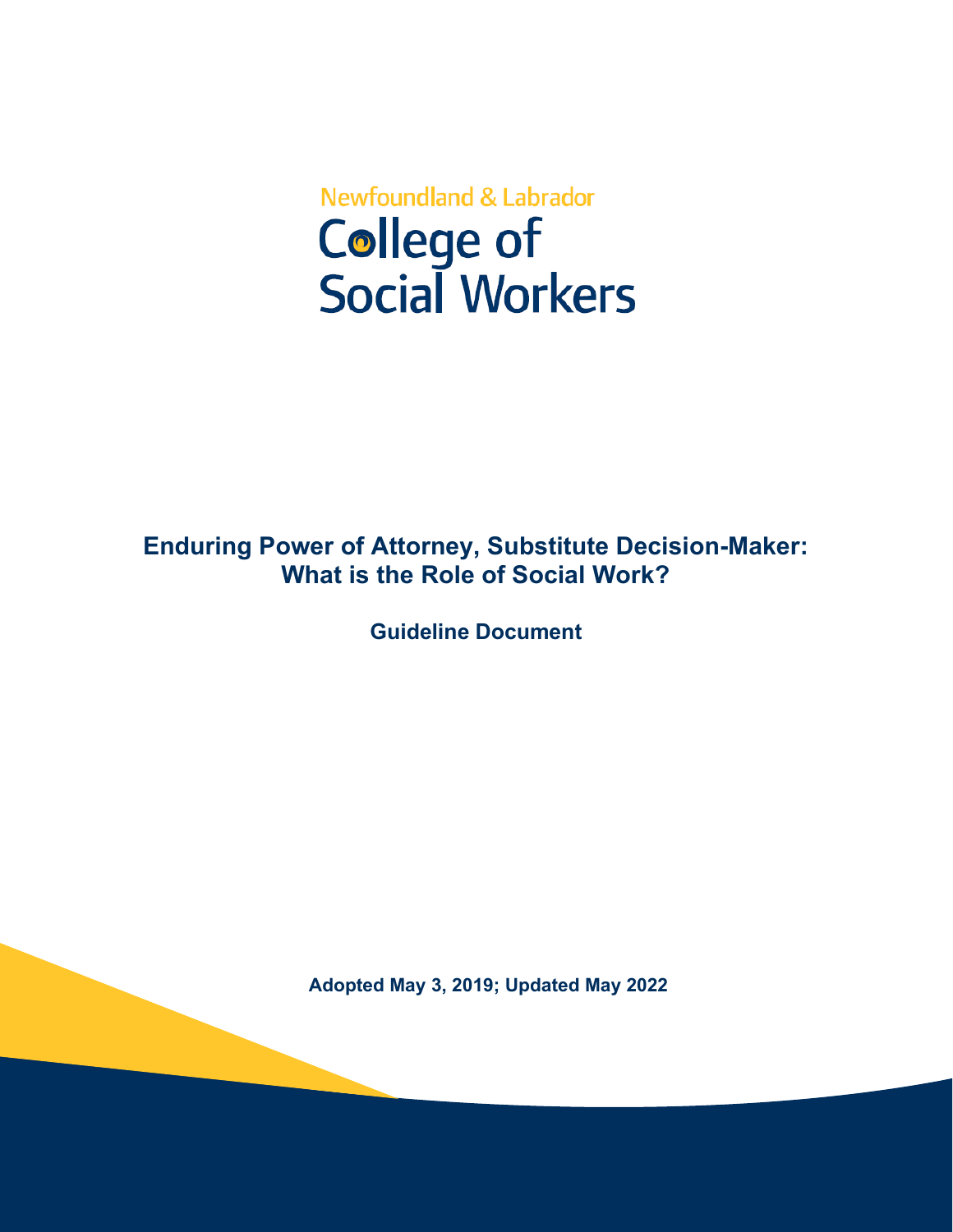## **Enduring Power of Attorney, Substitute Decision-Maker: What is the Role of Social Work?**

### **Guideline Document**

#### **Introduction**

Social work is a profession committed to enhancing the health and well-being of individuals, families, groups and communities. The *Social Workers Act* (2010) provides the regulatory framework for the social work profession in Newfoundland and Labrador (NL). Social workers carry out their work with integrity and competence, and are required to adhere to the Canadian Association of Social Workers (CASW) (2005) Code of Ethics and Guidelines for Ethical Practice and the Newfoundland and Labrador College of Social Workers (NLCSW) (2020) Standards of Practice for Social Workers in NL.

Throughout the course of their work, social workers may be asked to take on the role of substitute decision-maker or power of attorney for a client or former client. The purpose of this guideline document is to provide social workers with best practice standards when addressing requests that may originate from a client, a client's family member or one's employer for a social worker to assume a position of decision-maker and to explore the role of social work when working with a client with limited decision-making capacity.

#### **Legal Considerations**

As noted in the NLCSW (2020) Standards of Practice for Social Worker in NL:

- Social workers must be familiar with the laws and regulations relevant to their practice.
- Social workers seek employer consultation and review agency policies and procedures to legislative requirements impacting their practice.
- Social workers seek legal consultation as necessary to understand and interpret laws relevant to practice.

The *Advance Health Care Directives Act* (1995) governs how substitute decision-makers are appointed when individuals do not have capacity to make their own health care decisions. The *Enduring Powers of Attorney Act* (1990) governs the appointment of a power of attorney to make financial decisions once a person losses capacity to do so. Social workers must be familiar with these Acts and other relevant legislation such as the *Mentally Disabled Persons' Estate Act* (1990).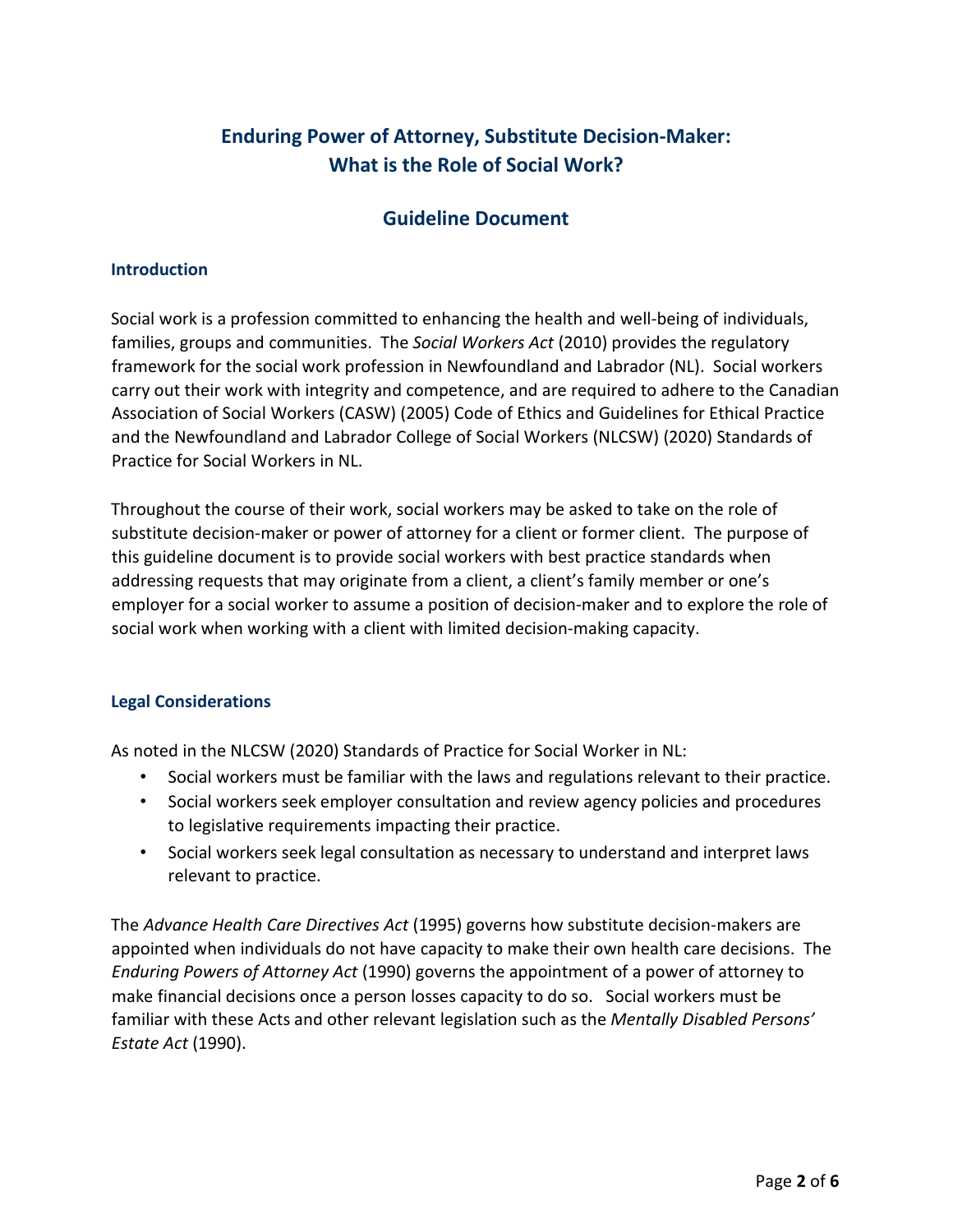As the appointment of a substitute decision-maker or enduring power of attorney is grounded in legislation, social workers must maintain the integrity of the social worker – client relationship and be cognizant of blending their professional role with a legal role. In this regard, the CASW Code of Ethics/Guidelines for Ethical Practice and NLCSW Standards of Practice provides clear direction.

#### **Ethical Guidelines**

The CASW (2005) Guidelines for Ethical Practice makes a specific reference to the role of social work in relation to substitute decision makers. Section 1.4.6 states: "In instances when clients lack the capacity to provide informed consent, social workers protect clients' interests by advocating that their interests are represented by an appropriate third party, such as a substitute decision-maker" (p. 6).

When an individual is a client of a social worker and a professional relationship exists, or has existed, the social worker is not able to assume a third party or impartial decision-making position. Social workers are in a position of power and are responsible for maintaining professional boundaries and avoiding conflicts of interest that could compromise their professional judgement and decision-making.

Even a perceived conflict of interest, or perception that a social worker is using one's professional position to negatively impact a client, could comprise the integrity of the social worker-client relationship. Any harm or perception of harm would not be in the public interest. Therefore, in addition to Section 1.4.6 of the Guidelines for Ethical Practice, issues pertaining to boundaries, dual and multiple relationships and conflicts of interest are important considerations. The following ethical principles, guidelines and standards are also important.

#### **CASW (2005) Guidelines for Ethical Practice**

Value 4: Integrity in Professional Practice

- Social workers establish appropriate boundaries in relationships with clients and ensure that the relationship serves the needs of clients.
- Social workers value openness and transparency in professional practice and avoid relationships where their integrity or impartiality may be compromised

Value 6: Competence in Professional Practice

• Social workers demonstrate due care for client's interests and safety by limiting professional practice to areas of demonstrated competence.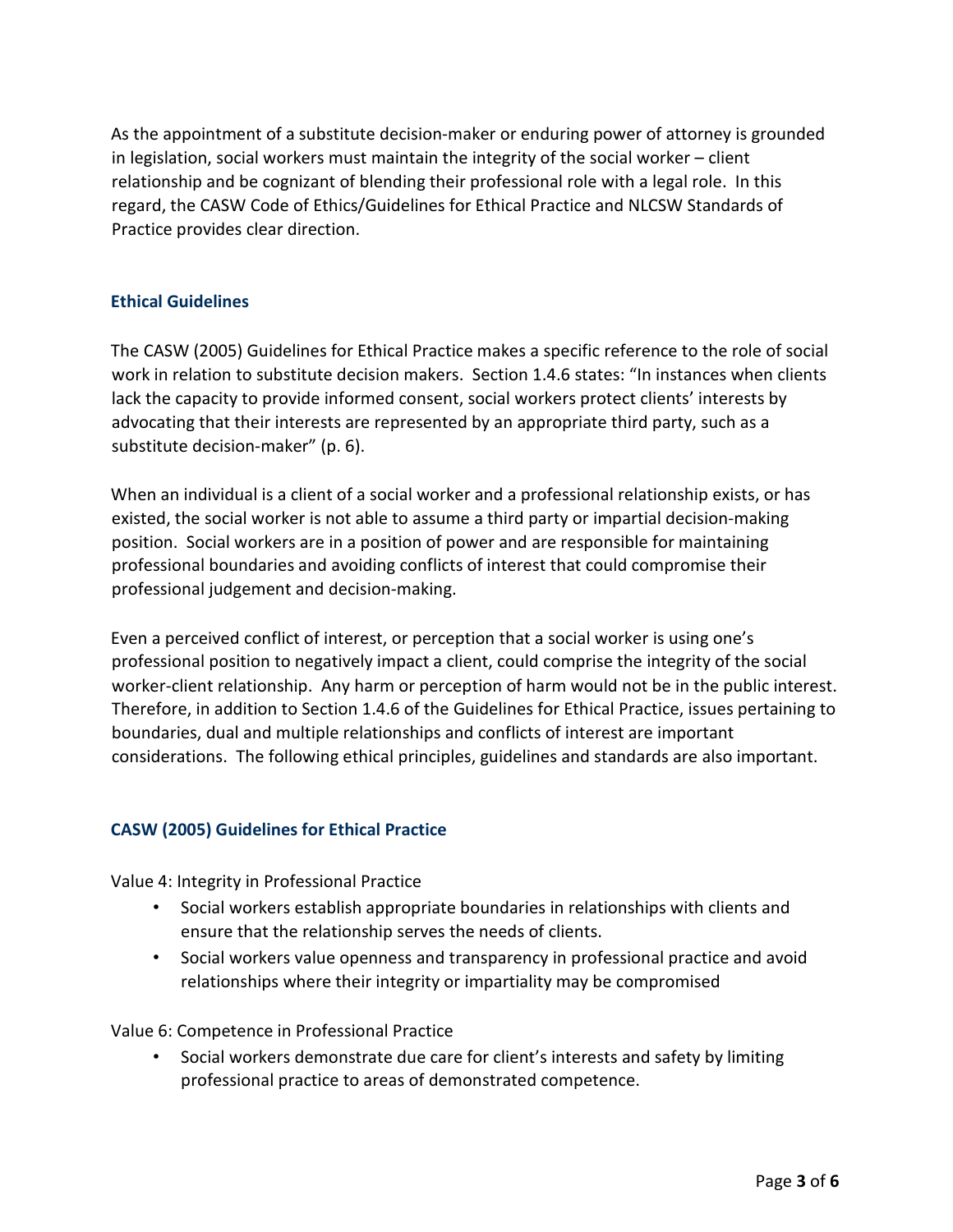#### **CASW (2005) Guidelines for Ethical Practice**

- 1.1.4 Social workers limit their involvement in the personal affairs of clients to matters related to service being provided.
- 2.3 Social workers avoid conflicts of interest that interfere with the exercise of professional discretion and impartial judgement. Social workers inform clients when a real or potential conflict of interest arises, and take reasonable steps to resolve the issue in a manner that makes the client' interests primary.
- 2.4.1 Social workers take care to evaluate the nature of dual and multiple relationships to ensure that the needs and welfare of their clients are protected.

#### **NLCSW (2020) Standards of Practice**

14) Conflicts of Interest

- Social workers strive for impartiality in their professional practice, and refrain from imposing their personal values, opinions and preferences on clients.
- Social workers avoid conflicts of interest that interfere with the exercise of professional discretion and impartial judgement.
- 24) Professionalism and Accountability
	- Social workers adhere to the Social Workers Act (2010), CASW (2005) Code of Ethics and Guidelines for Ethical Practice, and the Standards of Practice.

#### **Role of Social Work**

While social workers should not act as a substitute decision maker or enduring power of attorney for their clients, social workers are an integral member of the health care team. In situations where a client is thought to lack decision-making capacity, social workers work with the health care team to assess capacity and advocate for client self-determination to the greatest extent possible. When necessary, social workers advocate for the involvement of the appropriate decision-maker relevant to the decision and work with this individual in the best interest of the client.

Social workers also have a role in working with clients to ensure they have their Advance Health Care Directives and other legal documents in place prior to a decline in decision-making capacity. This is important in terms of ensuring that the clients' values and wishes are understood when decisions are being made by the appropriate decision-maker.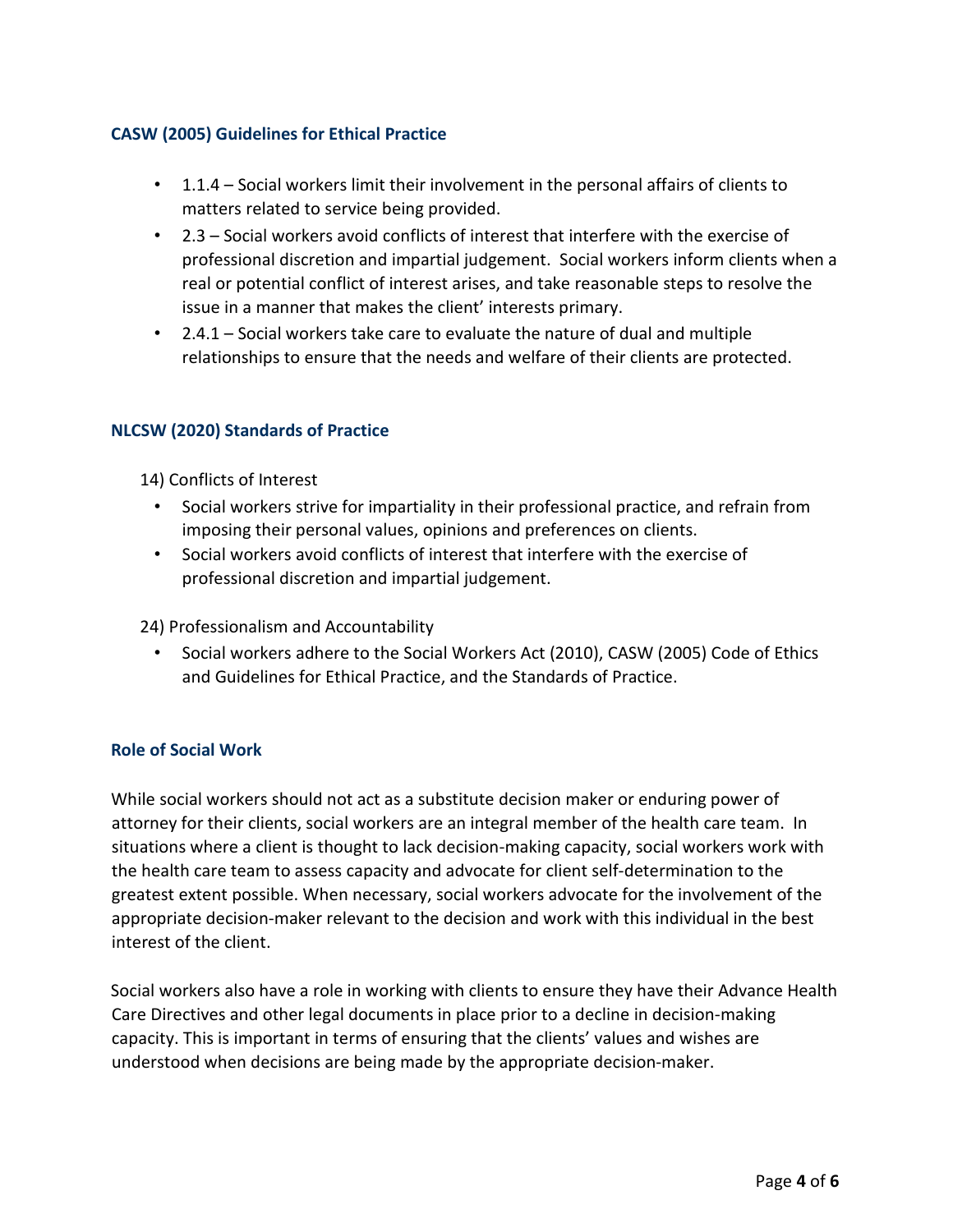#### **Summary**

Social workers often work with clients who have limited or no decision-making capacity. This paper outlined the legal considerations as well as the ethical principles and guidelines social workers must consider when approached to take on the role of decision-maker for a client or former client. NLCSW has a wealth of practice resources available to assist social workers in matters related to professional boundaries, conflicts of interest and dual relationships as well as ethical decision making. In addition to utilizing these practice resources, social workers also can benefit from consultation with their social work colleagues.